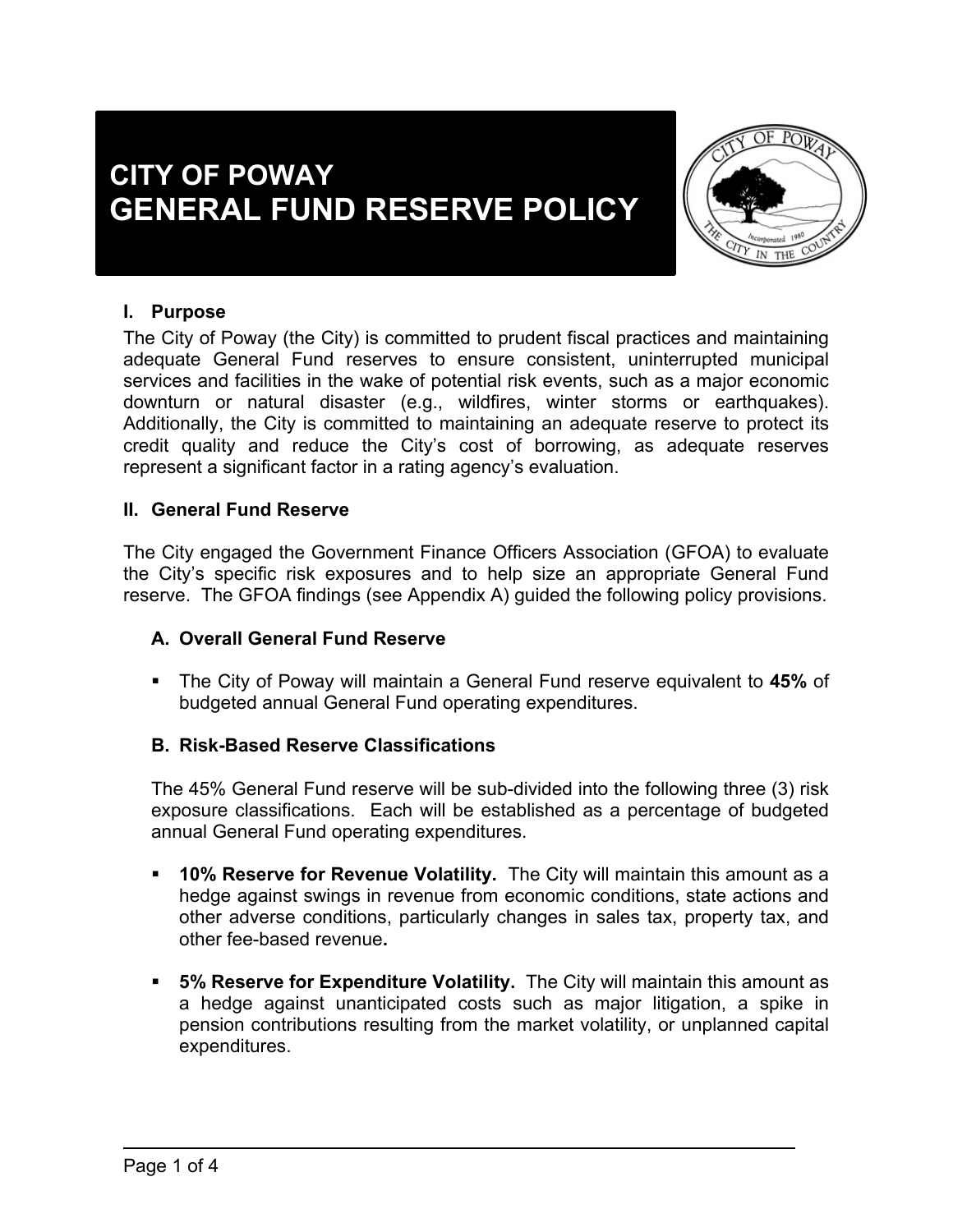**30% Reserve for Extreme Events/Public Safety.** The City will maintain this amount as a hedge against natural disasters, other public safety emergencies and unexpected infrastructure repair and replacement.

#### **C. Reserve Administration**

The following is provided for appropriate and timely administration of the City's General Fund reserve.

- The City's overall General Fund Reserve amount (i.e., 45%) will be reported and adjusted annually with budget adoption.
- Any funds in excess of the City's 45% General Fund reserve will be identified at the close of each fiscal year for programming at the City Council's discretion.
- **If, based on the Administrative Services Department's forecasting and** analysis, a 45% General Fund reserve is not being met or will likely not be met within a five-year time horizon, the Director of Administrative Services will work with the City Manager to develop a plan to achieve the 45% reserve balance. The plan will be presented to City Council for consideration and adoption as soon as practicable.

#### **III. Conditions for Use of Reserves**

The following is provided to govern the appropriate use and replenishment of the City's General Fund reserve.

## **A. Use of Reserves**

- **The three (3)** *Risk-Based Reserve* classifications are identified separately as justification for the City's *Overall General Fund Reserve*, consistent with the GFOA findings and GASB Statement No. 54. The full 45% reserve is available to address unanticipated events in any area (e.g., Revenue Volatility, Expenditure Volatility, and Extreme Events/Public Safety) at the City Council's discretion.
- It is the intent of the City to limit use of General Fund reserves to address unanticipated, non-recurring needs. Reserves shall not normally be applied to recurring annual operating expenditures.
- With Council authorization, General Fund reserves may be used to allow time for the City to restructure its operations in a deliberate manner (e.g., to address a severe economic downturn), but such use will only occur in the context of an adopted long-term plan to achieve a sustainable structure.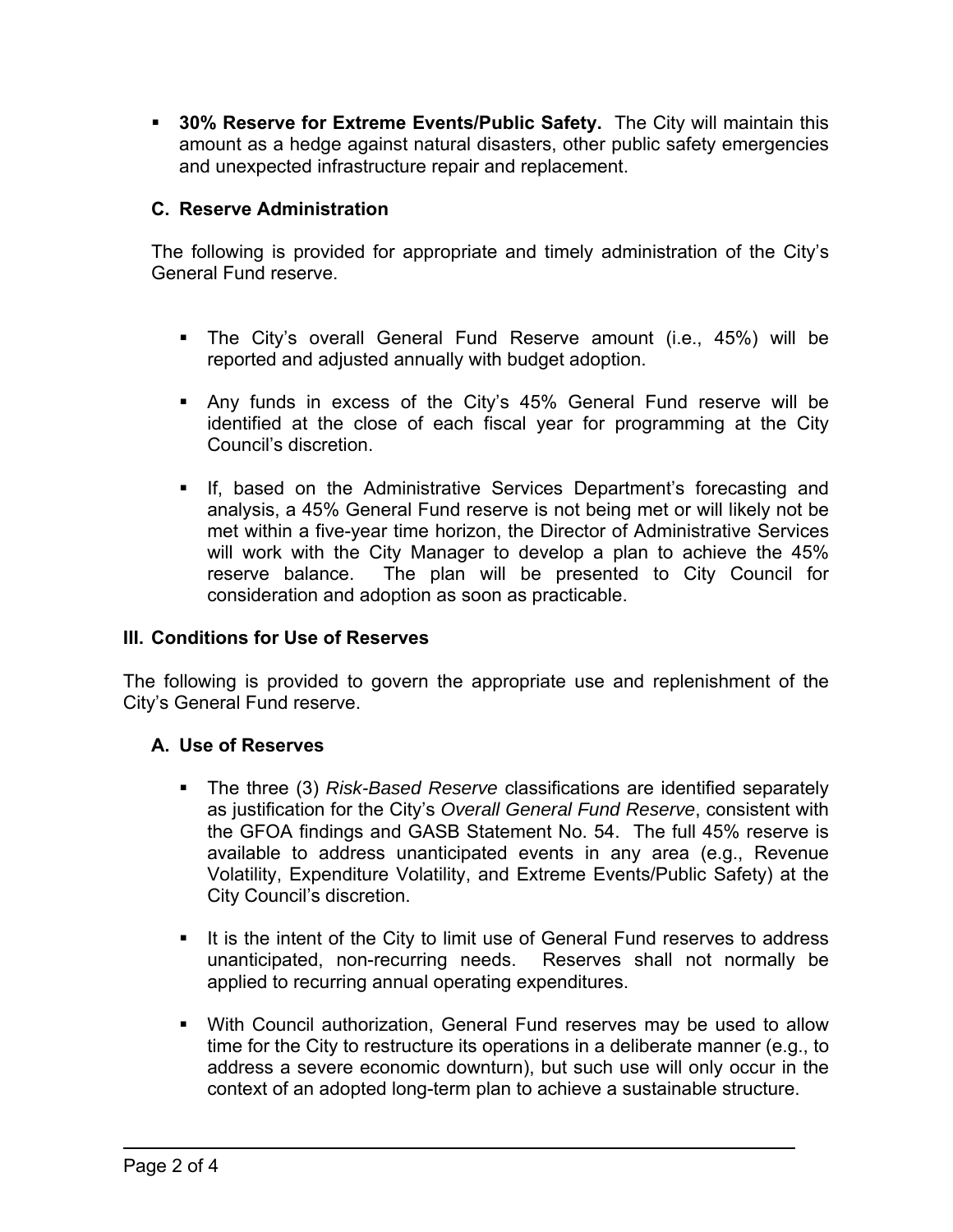#### **B. Authority to Use Reserves**

- Upon City Council declaration of an emergency or other action to appropriate these funds, the use of reserves by the City Manager shall be consistent with the purposes and provisions contained within this policy and the City of Poway's general Financial Policy.
- Any use of General Funds that would cause the City's reserve to drop below 45% of budgeted annual General Fund operating expenditures shall be permitted only on a specific, case-by-case basis as authorized by the City Council.

#### **C. Replenishment of Reserves**

- In the event City Council authorizes use of the General Fund reserve, the City Manager shall propose a plan for the replenishment of the reserves to the City Council. The proposed plan shall be provided to the City Council within 60 days or as soon as practicable.
- The City will strive to replenish the General Fund reserve within one year of use, but will fully replenish the reserve within five years of use.
- The City will seek reimbursement from the Federal Emergency Management Agency to replenish reserves used in connection with a catastrophic event. Application for reimbursement will be made as soon as practicable following a catastrophic event, consistent with all federal guidelines.

#### **D. Risk Mitigation Strategy to Supplement General Fund Reserve**

- The City will procure appropriate insurance coverages to protect and preserve its General Fund reserve should an unanticipated risk event occur. The City's insurance program may include coverage for catastrophic events (e.g., wildfires, winter storms or earthquakes).
- When necessary and appropriate, the City should consider borrowing from other City funds (i.e., inter-fund loans) or through access to the debt markets rather than draw upon General Fund reserves. Any action to incur debt will be consistent with the City's Debt Management Policy provisions.